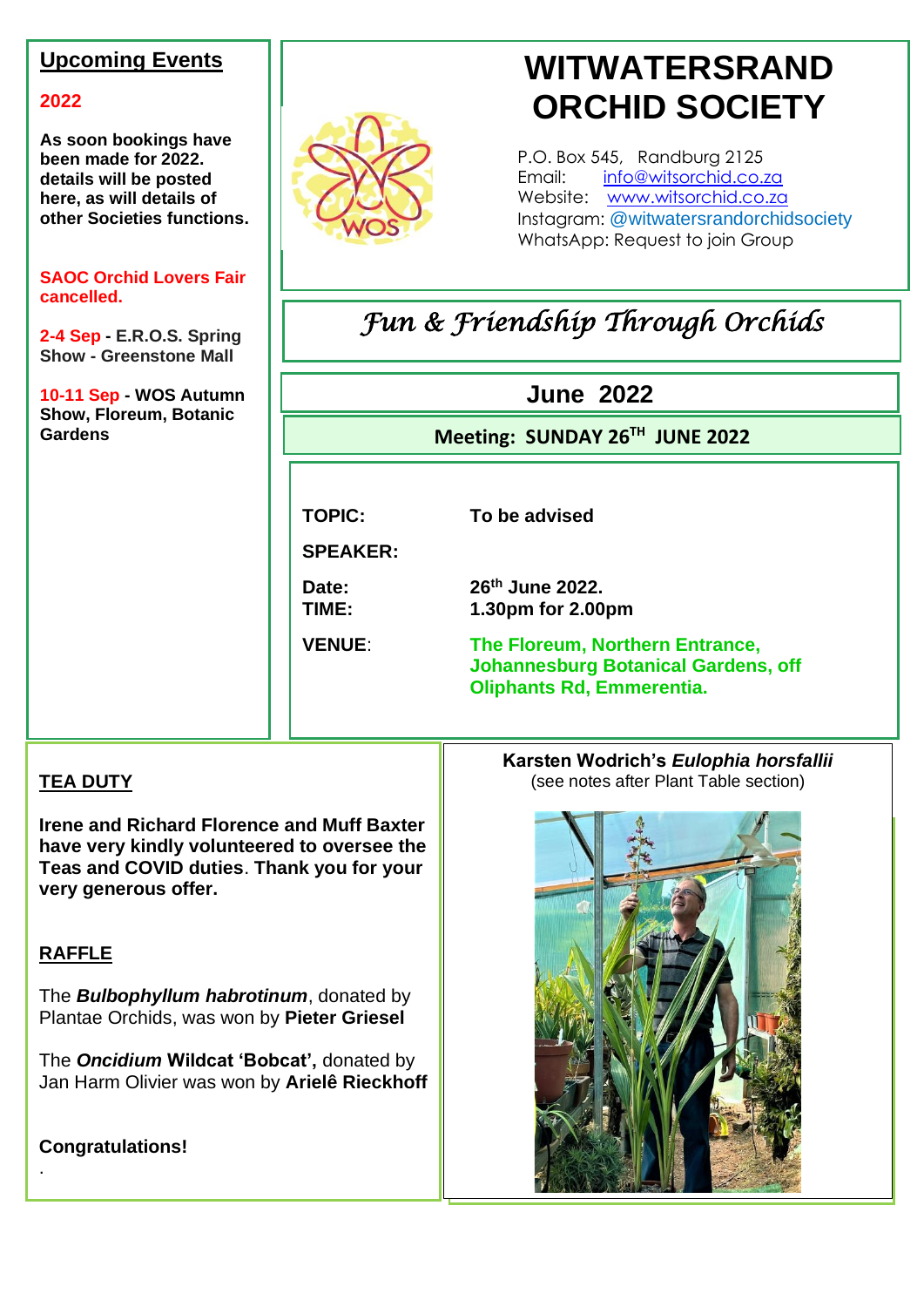## *Test Your Knowledge*

**Announcing a new, fun addition to the monthly Newsletter. It will take the form of a quiz, with a question to be answered and the questions will vary from easy to difficult, so that all levels of knowledge will be challenged.**

**The way it will work is,**

- **the question will be given here every month.**
- **Your answer must be emailed to the Secretary, Kaitlin McNally at [secretary@witsorchid.co.za](mailto:secretary@witsorchid.co.za) with the title "WOS Quiz."**
- **The closing deadline is the Friday before the Monthly Meeting.**
- **The correct answer will be notified on the WOS Whatsapp group, the monthly meeting and included in the next month's newsletter.**

**You must be a member of the Whatsapp group to be able to participate. Marinus Kort has been adding members to the Group. If you are not sure if you are a member of the group, please send a message, with your number, to Marinus requesting him to add you to the WOS Whatsapp Group.**

### **This month's question is**

**Some species of the genus** *Vanilla* **produce a very important and popular culinary flavouring. How many species are indigenous to South Africa and where does it/they grow?**

### *Last month's answer*

**If Protea cynariodes is the National Flower of South Africa, what is the National Flower of Costa Rica? The correct answer must be the Scientific name.**

**The National Flower of Costa Rica is** *Guarianthe skinneri* **where it is known, in Spanish, as Guaria Morada. It is grown in many gardens and on balconies, and it believed to bring good luck and fortune.**

### *Good luck everybody* **!**

**@@@@@@@@@@@@@@@@@@@@@@@@@@@@@@@@@@@@@@@@@@@**

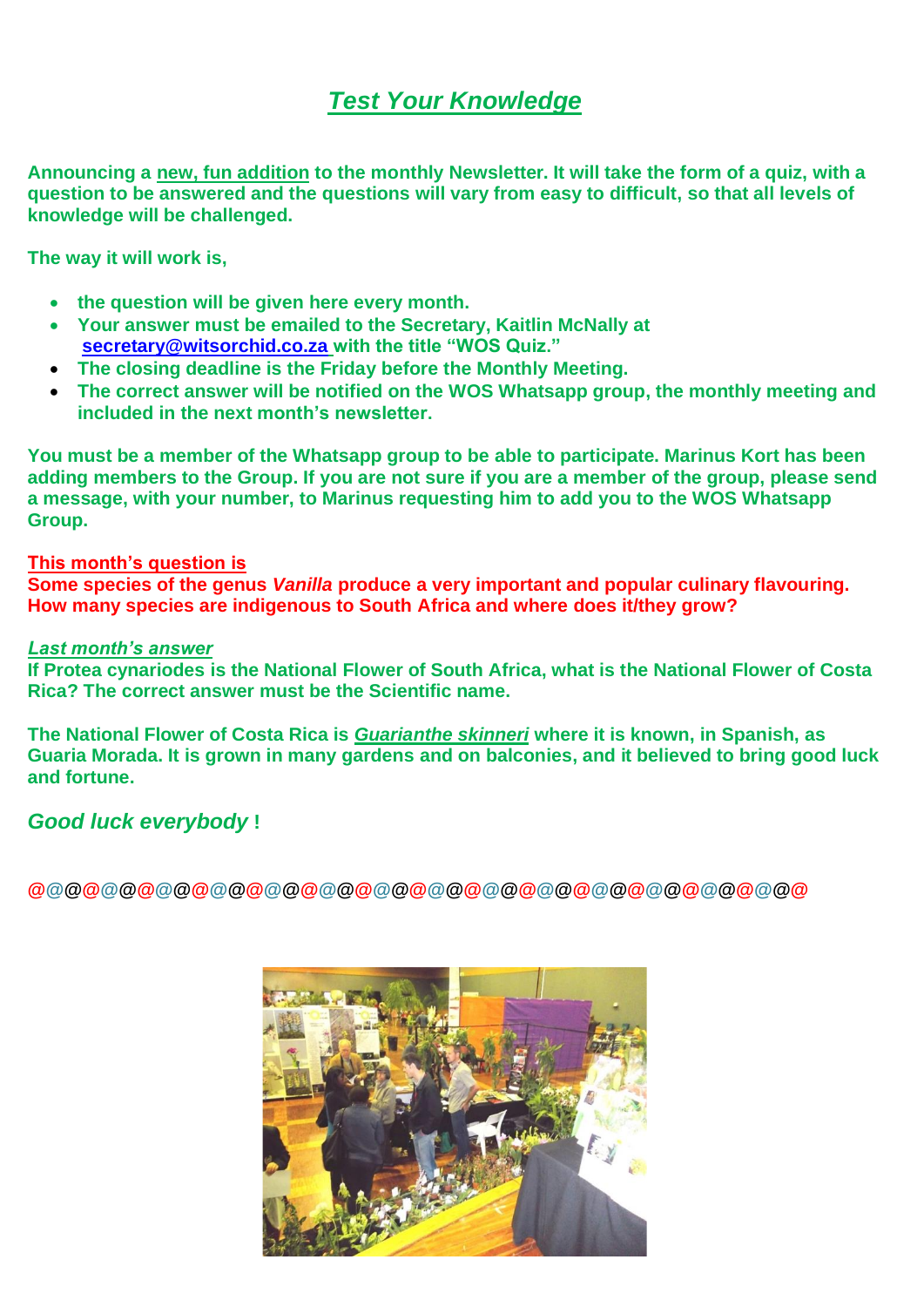### **W.O.S. ANNUAL SHOWS**.

As all members are aware, your Society holds 2 Shows per annum – an Autumn Show and a Spring Show. An important aspect of these Shows is the participation on the Commercial growers who attract visitors wishing to buy plants and pay an entry fee, and the commission they pay on the plants they sell.

We have been informed that several of the larger Commercial growers are re-thinking their business plans and, as a result, will not be attending any shows in 2022. This will have a major impact on our Shows, with significant reductions in entrance fee income and sales commission receipts.

Our Shows, in their current form, will not be able to absorb these losses and still make a net income. We must come up with alternative plans to counter the new circumstances. It has already been discussed at Committee meetings, with suggestions such as down-sizing, possibility of doing without the marque (our largest expense), entry fee increases, and a different venue.

**We would like to invite members comments and suggestions – any and all suggestions will be appreciated. Please e-mail them to Marinus or phone him directly. We need to implement the changes for our Autumn Show in September 2022.**

**@@@@@@@@@@@@@@@@@@@@@@@@@@@@@@@@@@@@@@@@@@@**

### **THE MAY 2022 PLANT TABLE**

### **Reminder on Rules of the Plant Table Competition**

- All members are encouraged to bring their plants along for the Plant Table for display and education.
- To be eligible for the annual competition, members must have owned the plant for a minimum of 6 months.
- Please ensure that your plants and pots are clean
- Please inspect your plants for insects and diseases. Non-healthy plants will NOT be allowed on the Plant Table.
- A label must be completed for each plant exhibited.
- There are 4 classes in the competition
	- o Best Species
	- o Best Hybrid
	- o Best African/Mascarene
	- o Best Novice
- A Novice is defined as a member who has not won a Red Ribbon at any Show or won an annual Plant Table prize.
- At the end of the year, prizes are awarded to the member who has won the most "Best" monthly prizes, in each section. Prizes are awarded at the Year-End Function.

There were 26 plants brought along by 7 members this month. They were tabled by the following members.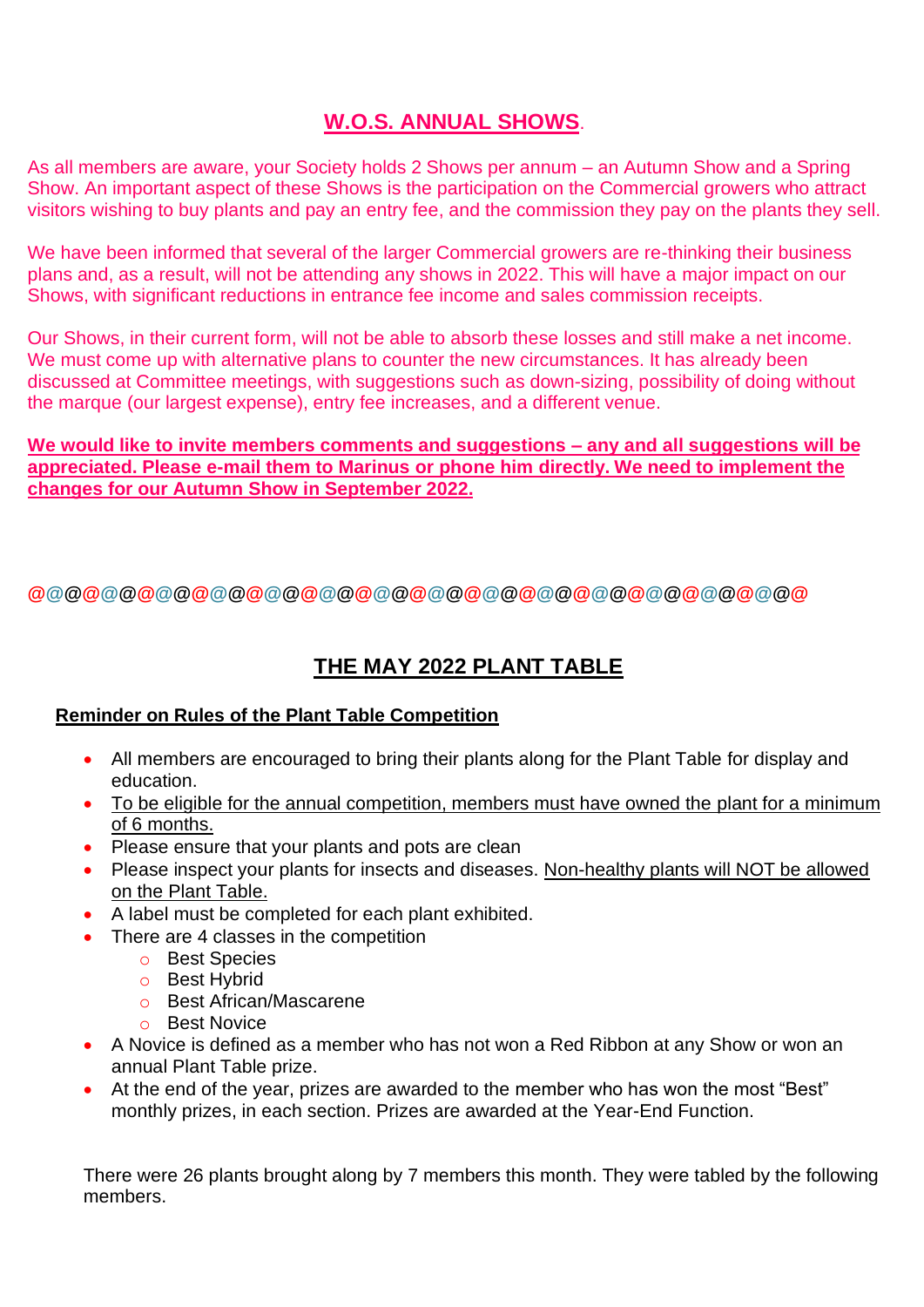### **Erhard Schmid**

*C. maxima fm coerulea* Dial Mizoguchi *Paph tranlienianum Poly* Frieda's Pride *Paph* Hengduan Sweetheart *Onc incurvum Mystacidium venosum Restrepia antennifera Restrepia orlata Restrepia contorta Den petiolatum*

### **Marie Coumbanakis**

*Vanda coerulea Onc* Twinkle Rlc Pinlimmon

### **Wessel Bonnet**

*Dendrochilum uncatum*

### **Haley Rieckhoff** *Cattleya* Hybrid NOID'

' **Karsten Wodrich** *Eulophia horsfallii Acrolophia micrantha*

### **David Eastman**

Rth Martha Clarke *Phrag* Elizabeth March *C* Clarkiae *Laelia anceps*

### **Mandy & Marinus Kort**

*Laelia anceps Laelia anceps* var Hillii *Laelia anceps (semi-alba)* Rth Fu Shu Glory *Paph villosum Paph* Honeydew Creek *Ionopsis utriculariodes*

The section winners, as selected by the members were -

# 

**Eulophia horsfallii owned** RIC Pinlimmon owned



 **by Karsten Wodrich by Ancebeth & Jan Grobler** 

### **Best African / Mascarene Best Hybrid**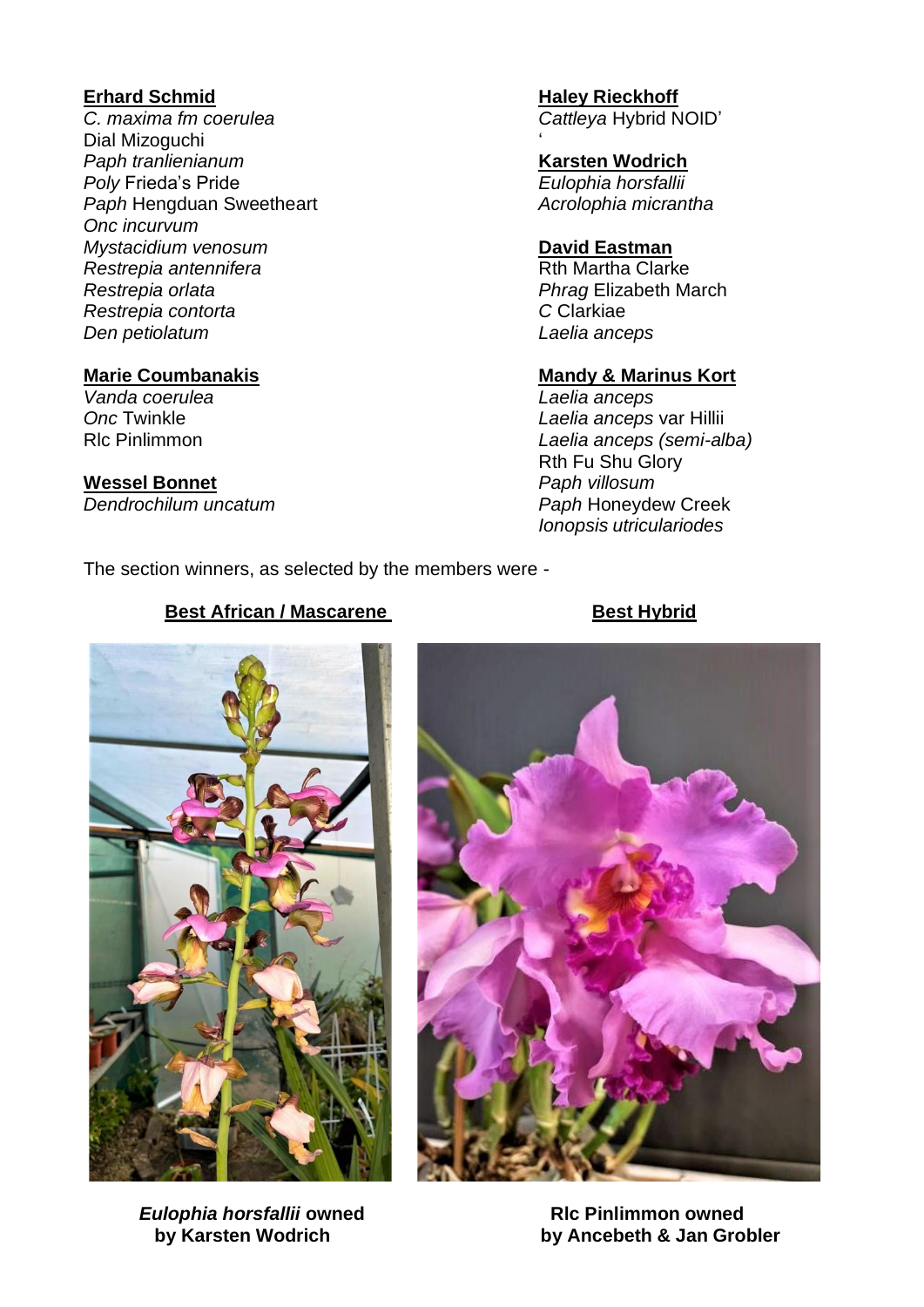### **Best Species** Best Novice





*Cattleya maxima fm. coerulea Cattleya* **hybrid NOID**

 **owned by Erhard Schmid owned by Marie Coumbanakis**

**@@@@@@@@@@@@@@@@@@@@@@@@@@@@@@@@@@@@@@@@@@@@**

### *Eulophia horsfallii* **[Batem.] Summerh. 1936**

The genus *Eulophia* is spread throughout tropical Americas, Asia and Africa. South Africa has about 40 species and all are terrestrial.

*Eulophia horsfallii* is the largest South African species. The underground pseudobulbs are relatively small but the rest of the plant is very large. The leaves can grow to 1.5m long and the flower spike can tower up to 3m tall, with up to 40 flowers. It has an extended flowering season, from September to March.

It grows in swampy soils, sometimes in the shadow of surrounding vegetation. It grows in warm regions of KZN, Mpumalanga and Limpopo. It is very widespread elsewhere in tropical and sub-tropical Africa.